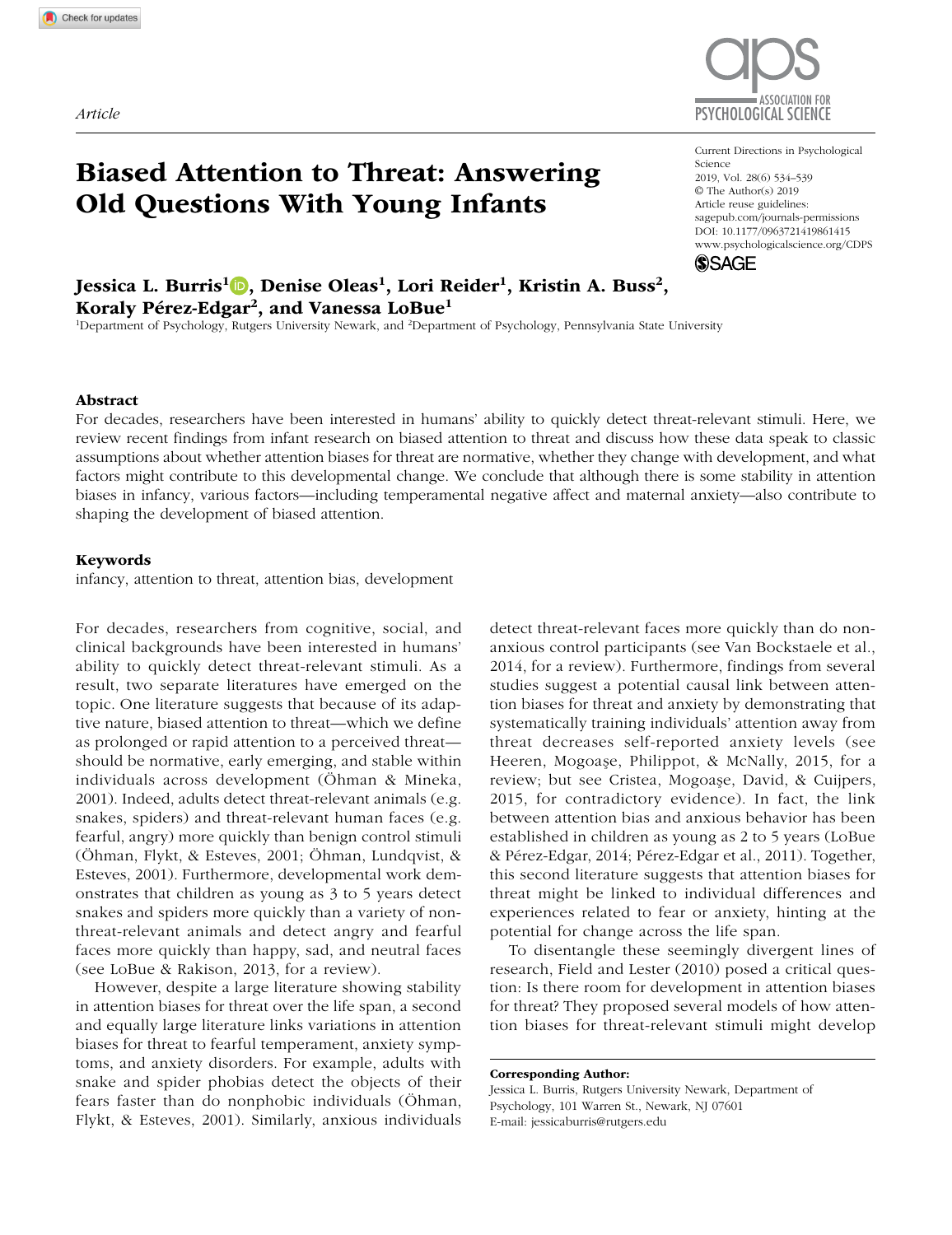over the first few years of life and how these biases may be linked to anxiety. The *integral-bias model*, like the traditional normative model described above, posits that development plays no role in attentional biases for threat; individuals who initially have an attention bias maintain that bias over time. The *moderation model* predicts that development moderates the expression of existing attention biases, suggesting that attention biases for threat are normative early in life, wane across development for most people, and persist only in a select group who go on to develop anxiety in adulthood. Finally, the *acquisition model* predicts that attentional biases are caused by specific events during development and are the result of direct experiences.

These models pointedly frame several critical questions for research: Are attention biases for threat present early in life? Do they diminish in some people over time but persist or become exacerbated in others, who then develop greater risk for anxiety? In addition, do these patterns develop primarily on the basis of individual differences or specific life experiences?

Until recently, there were very little data to speak to these questions, given that methodological limitations (e.g., tasks requiring button-press responses) prevented researchers from studying attention biases in children under the age of 3. However, recent advances in eyetracking technology have allowed researchers to modify traditional attention-bias paradigms, such as the adult visual search and dot-probe tasks, into passive-viewing paradigms that are appropriate for infants (for a review, see Burris, Buss, LoBue, Pérez-Edgar, & Field, 2019). Here, we review recent findings from the infancy literature on attention biases for various threats and reflect on how we might use these data to test classic questions about whether attention biases for threat are normative, whether and for whom biases change over the course of development, and if so, what factors might contribute to this developmental change.

# Is There Room for Development in Attention Biases for Threat?

Using new passive-viewing eye-tracking methodologies for capturing attention biases in infants (see Table 1 and Fig. 1), several studies have demonstrated that attention biases for threat begin to develop between 5 and 7 months of age and are relatively stable over the first 2 years of life. For example, 5-month-old infants do not differentially allocate attention to fearful versus happy faces, as determined by both looking and eventrelated-potential measures (e.g., Peltola, Leppänen, Mäki, & Hietanen, 2009). However, by 7 months of age, infants look longer at fearful faces (Peltola et al., 2009) and show greater difficulty disengaging from fearful faces than from other facial expressions (Peltola, Hietanen, Forssman, & Leppänen, 2013). In addition, Burris, Barry-Anwar, and Rivera (2017) recently showed that infants and young children ranging from 9 to 48 months of age show group-level attention biases toward emotion in general, indicating cross-sectional stability of these biases from infancy to early childhood.

However, there is little correlation between withinsubjects biased-attention patterns in earlier and later infancy, suggesting that change might be taking place on an individual level (e.g., Burris & Rivera, 2019; Peltola, Yrttiaho, & Leppänen, 2018). For example, Peltola at el. reported that biased attention to fearful faces in 7-month-olds declines over time, and there is no correlation between attention biases at 7 months and at 24 months. Burris and Rivera (2019) also tested infants longitudinally across a 2-year period and found that although group-level biases existed between 9 and 48 months and again 2 years later, they were not correlated. These recent longitudinal studies suggest that attention biases for threat are present early in development but can change at the individual level some time during the first 2 years of life.

Other recent work suggests that patterns of agerelated changes vary across different types of threats. In a cross-sectional study of 4- to 24-month-old infants, LoBue, Buss, Taber-Thomas, and Pérez-Edgar (2017) reported that an attention bias for snakes is evident by 4 months of age, is evident at a group level across the age range, and is unrelated to negative affect. However, these infants showed age-related differences in their responses to angry faces, with a general increase in looking time toward angry faces with age. Furthermore, for infants temperamentally high in negative affect, attending longer to angry faces was related to slower subsequent fixations to a neutral probe (Pérez-Edgar et al., 2017). These findings suggest that attention biases for different kinds of threat-relevant stimuli might have different developmental trajectories and perhaps different underlying processes.

# What Factors Drive Change in Biased Attention Over the Course of Development?

The research reviewed above suggests that attention biases for threat—and social threats in particular—can change over time. Several key factors may drive these changes in the first 2 years of life. As mentioned, several studies have reported a relation between rapid attention to threat and fear or anxiety. In addition, difficulty disengaging from threat-relevant faces has also been linked to higher negative affect (Nakagawa & Sukigara, 2012; Pérez-Edgar et al., 2017). There is evidence that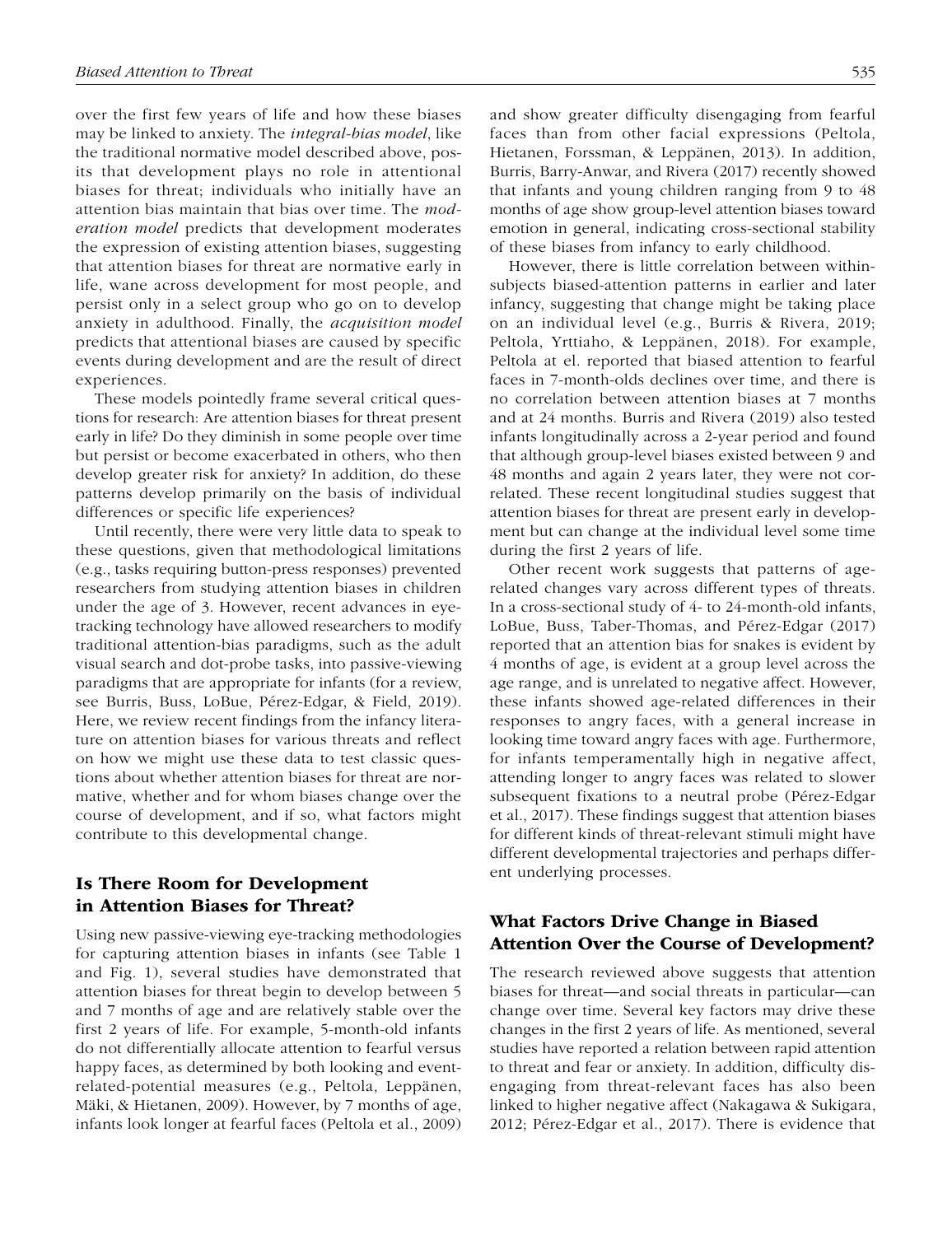| Task                                           | Definition and dependent measure                                                                                                                                                                                                                                                                                                  | References                                                                                                                                                                                                                                                            |
|------------------------------------------------|-----------------------------------------------------------------------------------------------------------------------------------------------------------------------------------------------------------------------------------------------------------------------------------------------------------------------------------|-----------------------------------------------------------------------------------------------------------------------------------------------------------------------------------------------------------------------------------------------------------------------|
| Dot-probe task (Fig. 1a)                       | Dot-probe tasks measure visual engagement<br>with threat and how the presence of threat<br>disrupts subsequent processing. The primary<br>dependent measures are (a) overall looking<br>duration to the stimuli before the probe and<br>(b) latency to visually fixate the probe on<br>congruent trials minus incongruent trials. | Burris, Barry-Anwar, & Rivera (2017); LoBue,<br>Buss, Taber-Thomas, & Pérez-Edgar (2017);<br>Mogg, Wilson, Hayward, Cunning, &<br>Bradley (2012); Montagner et al. (2016);<br>Pérez-Edgar et al. (2017)                                                               |
| Vigilance task (Fig. 1b)                       | Vigilance tasks measure rapid initial attention to<br>threat. The primary dependent measure is the<br>latency when visual attention is shifted from<br>the central fixation point to the emotional face.                                                                                                                          | Fu, Morales, LoBue, Buss, & Pérez-Edgar<br>(2019)                                                                                                                                                                                                                     |
| Overlap task (Fig. 1c)                         | Overlap tasks measure difficulty disengaging<br>from threat. The primary dependent measure<br>is the latency when visual attention is shifted<br>from the central face to the peripheral target.                                                                                                                                  | Morales et al. (2017); Nakagawa & Sukigara<br>(2012); Peltola, Forssman, Puura, van<br>IJzendoorn, & Leppänen (2015); Peltola,<br>Hietanen, Forssman, & Leppänen (2013);<br>Peltola, Leppänen, Palokangas, & Hietanen<br>(2008); Peltola, Yrttiaho, & Leppänen (2018) |
| Visual paired-<br>comparison task<br>(Fig. 1d) | Visual paired-comparison tasks measure both<br>engagement with threat and rapid attention<br>to threat. The primary dependent measures<br>are (a) latency to fixate each stimulus and (b)<br>overall looking duration to each stimulus.                                                                                           | Leppänen, Moulson, Vogel-Farley, & Nelson<br>(2007); Peltola, Leppänen, Mäki, & Hietanen<br>(2009)                                                                                                                                                                    |

Table 1. Passive-Viewing Eye-Tracking Tasks Used To Measure Attention Biases for Threat in Infancy

Note: For a comprehensive review of these tasks and how they were modified from classic adult visual-attention tasks for use with infants, see Burris, Buss, LoBue, Pérez-Edgar, and Field (2019).

negative temperamental traits in early infancy may impact future attentional patterns in some individuals. For example, attention biases to threat measured at age 5 mediate the relation between infants' behaviorally inhibited temperaments and social withdrawal at age 5 (Pérez-Edgar et al., 2011). Moreover, as discussed above, negative affect in infancy has been linked to concurrent measures of attention bias for angry faces (Pérez-Edgar et al., 2017).

There is also evidence that maternal psychopathology a known risk factor for anxiety—can impact biased attention to threat. Several studies have shown that older children (aged 6 to 14) of anxious mothers demonstrate heightened attention to threat-relevant faces (Mogg, Wilson, Hayward, Cunning, & Bradley, 2012; Montagner et al., 2016). Recently, Morales et al. (2017) reported that this relation begins in infancy, as maternal anxiety is associated with difficulty disengaging from angry, but not happy, faces for 4- to 24-month-old infants.

Beyond individual factors such as negative affect and maternal psychopathology, attention bias to threat in infancy is also associated with social processes. For example, one recent study showed that disengagement from threat-relevant faces at 7 months was related to later attachment security (Peltola, Forssman, Puura, van IJzendoorn, & Leppänen, 2015). Another showed that increased attention to emotional faces at 7 months was related to more frequent helping behavior at 24 months and reduced callous-unemotional traits at 48 months, suggesting that there may be social benefits to having early attentional systems tuned to emotion in general (Peltola et al., 2018). Finally, cognitive mechanisms, such as attentional control, may play an increasingly influential role in modulating attentional responses to threat, particularly in infants high in negative affect (Fu, Morales, LoBue, Buss, & Pérez-Edgar, 2019). Although this work is relatively new and requires replication, it suggests that various factors can influence the development of biased attention over the first few years of life.

# Future Research

Altogether, emerging research with infants has begun to shed light on some of the classic questions surrounding attention biases for threat and their development. The tentative conclusion that we can begin to draw from this work is that there is some stability in attention biases for threat over the first 2 years of life, supporting the normative perspective. However, research reviewed here also suggests that there is indeed room for development in attention biases for threat, particularly in the development of biases for social threats such as angry and fearful faces. Factors such as negative affect and maternal anxiety, as well as attachment and attentional control, might play a role in shaping biased attention. In turn, biased attention might play a role in shaping the trajectory of children's socioemotional development. These findings (most consistent with Field and Lester's,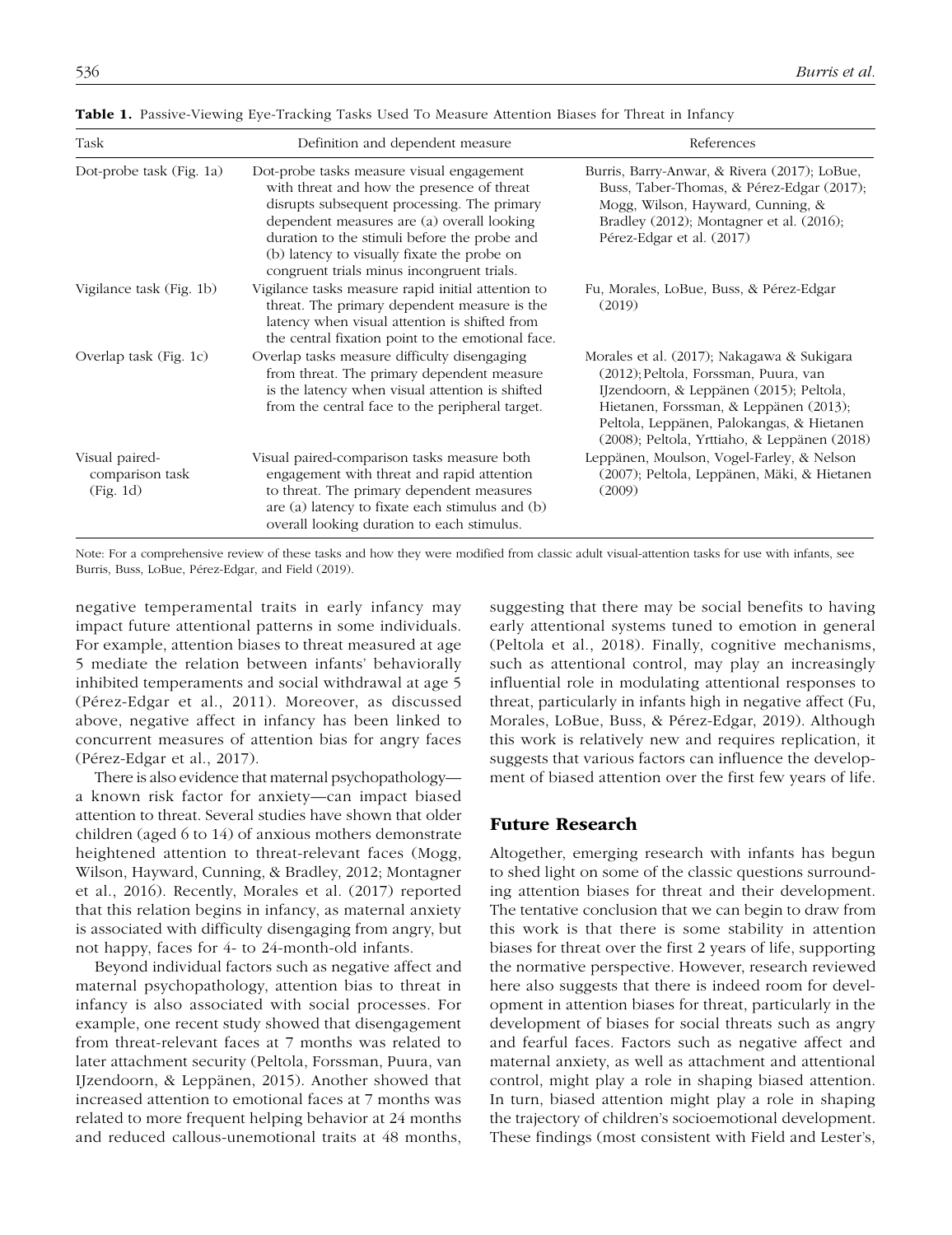

Fig. 1. Example trial sequences from the four tasks described in Table 1. In the dot-probe task (a), infants are generally presented with two images side by side, followed by a probe that appears in place of one of the two images. In congruent trials, the probe appears on the same side of the screen as the emotional face had previously appeared; in incongruent trials, the probe appears on the same side of the screen as the neutral face had previously appeared. In the vigilance task (b; two trials are shown), infants are presented with a central fixation cross followed by an image that appears in one of the four corners of the screen. In the overlap task (c), infants are presented with an image in the center of the screen, followed by a checkerboard probe that appears to the right or left side of the center image. In the visual paired-comparison task (d; two trials are shown), infants are presented with two images simultaneously. For a comprehensive review of these tasks and how they were modified from classic adult visual-attention tasks for use with infants, see Burris, Buss, LoBue, Pérez-Edgar, and Field (2019). Face stimuli shown here are from the NimStim Set of Facial Expressions (Tottenham et al., 2009).

2010, moderation model) suggest that attentional biases for threat are normative early in life, but infants who have a persistent bias for threat-relevant social information might be at the most risk for anxiety.

Despite the promise of this new work, a great deal of future research is still needed. First and foremost, to investigate how early attention biases develop and interact with other factors, longitudinal studies are particularly needed. One recent longitudinal study on attention biases for angry faces showed that there is instability in attention biases to threat across early childhood but that group-level biases persist from at least the first to fourth year of life (Burris & Rivera, 2019). Importantly, this study also showed that infants who exhibit a persistent bias toward threat across early childhood also show significantly higher levels of anxiety, again consistent with Field and Lester's (2010) moderation model.

Second, whereas some researchers have reported relations between attention biases for threat, negative affect, and maternal anxiety, others have not (e.g., negative affect: Morales et al., 2017, Burris et al., 2017; Pérez-Edgar et al., 2017; maternal anxiety: Leppänen, Cataldo, Enlow, & Nelson, 2018, Morales et al., 2017). It is possible that measurement differences or additional mediating variables could explain these inconsistent findings. However, future longitudinal research is needed to disambiguate inconsistencies in this emerging literature.

One problem is that across studies, researchers have lumped together different types of threat (e.g., snakes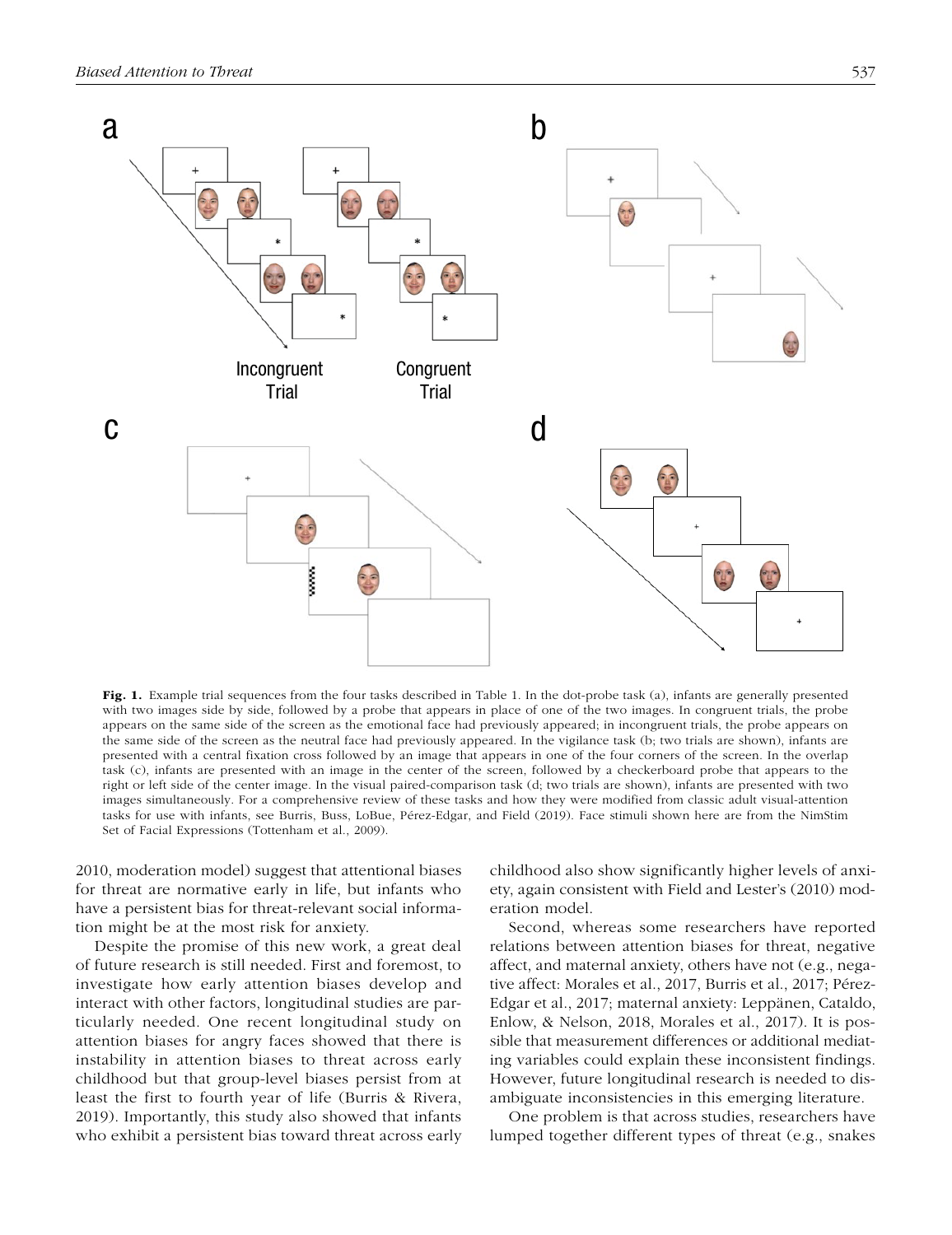and spiders, fearful and angry faces) even though attention biases for these threats may develop differently, and different studies have used different indices to measure biased attention. For example, some studies have used vigilance to threat as their primary index, as measured by latency, to detect a threat-relevant target (e.g., LoBue & DeLoache, 2008; Öhman, Flykt, & Esteves, 2001). Alternatively, others have used disengagement from threat or the amount of time it takes an individual to look away from a threat-relevant stimulus (e.g., Morales et al., 2017; Nakagawa & Sukigara, 2012; Peltola et al., 2013; Peltola, Leppänen, Palokangas, & Hietanen, 2008). Still other researchers have used visual engagement with threat, or the duration of time that a person remains fixated on a threat-relevant stimulus, and how the presence of threat influences subsequent processing, such as the detection of a neutral probe (e.g., LoBue et al., 2017; Pérez-Edgar et al., 2017; see Table 1 and Fig. 1 and Burris et al., 2019, for a detailed review).

It is not clear that these different components of attention are related to the same underlying process. Indeed, different components of visual attention are innervated by subtly different neural pathways and mechanisms and may differentially impact the overall attentional profile of an infant or whether that infant is at risk for developing anxiety. For example, on the basis of the findings reviewed here, it is possible that vigilance in infancy is normative but that problems disengaging from threat develop over time in conjunction with other factors, such as temperamental negative affect or maternal anxiety. The infant literature is currently too sparse for any concrete conclusions to be drawn in this domain, so future work that disambiguates the components of attention as they relate to biased attention patterns is needed.

Another important avenue for future work is investigating the underlying neural processes at play in the development of attention to threat. A number of researchers have reported that infants show differential neural responses to threat-relevant stimuli (Hoehl & Striano, 2008; Leppänen, Moulson, Vogel-Farley, & Nelson, 2007). These differences are evident as young as 7 months of age (Peltola et al., 2009) and may be influenced by environmental factors, such as parenting (Taylor-Colls & Pasco Fearon, 2015). What we currently lack is an understanding of how different attentional patterns to threat in infancy relate to concurrent changes in the brain and how different neural patterns may relate to other factors that influence biased attention. Future research investigating how neural responses to threat are related to attention might help elucidate the mechanisms for developmental change in infancy and early childhood.

In conclusion, we hope that this review inspires new developmental research on biased attention to threat in infancy so that we can more clearly disambiguate how normative biases diverge into potentially maladaptive pathways of socioemotional development. To do so, we recommend that researchers take a more nuanced approach to studying biased attention and consider different types of threat (social, nonsocial), different mechanisms of attention (e.g., vigilance, difficulty disengaging) and, of course, development. These avenues of investigation are invaluable for current theories of human threat perception and for the practical development and implementation of empirically supported and developmentally appropriate treatments for anxiety.

#### Recommended Reading

- Burris, J. L., Barry-Anwar, R. A., & Rivera, S. M. (2017). (See References). A representative study that illustrates original research about attention bias to threat early in life.
- Field, A. P., & Lester, K. J. (2010). (See References). A thorough theoretical analysis of patterns of attention to threat across development.
- Leppänen, J. M., Cataldo, J. K., Enlow, M. B., & Nelson, C. A. (2018). (See References). An example of a study that aimed to link infant attention to threat to maternal anxiety and depression.
- Morales, S., Fu, X., & Pérez-Edgar, K. E. (2016). A developmental neuroscience perspective on affect-biased attention. *Developmental Cognitive Neuroscience*, *21*, 26–41. A comprehensive review of affect-biased attention from a developmental neuroscience perspective.
- Pérez-Edgar, K., Morales, S., LoBue, V., Taber-Thomas, B. C., Allen, E. K., Brown, K. M., & Buss, K. A. (2017). (See References). A representative study that illustrates original research on relations between attention to threat and temperamental negative affect.

#### Action Editor

Randall W. Engle served as action editor for this article.

#### ORCID iD

Jessica L. Burris  $\Box$  <https://orcid.org/0000-0002-9170-0701>

## Declaration of Conflicting Interests

The author(s) declared that there were no conflicts of interest with respect to the authorship or the publication of this article.

## Funding

Writing of the manuscript was supported by grants from the National Institute of Mental Health to K. Pérez-Edgar (R21-MH103627) and to K. Pérez-Edgar, K. A. Buss, and V. LoBue (R01-MH109692).